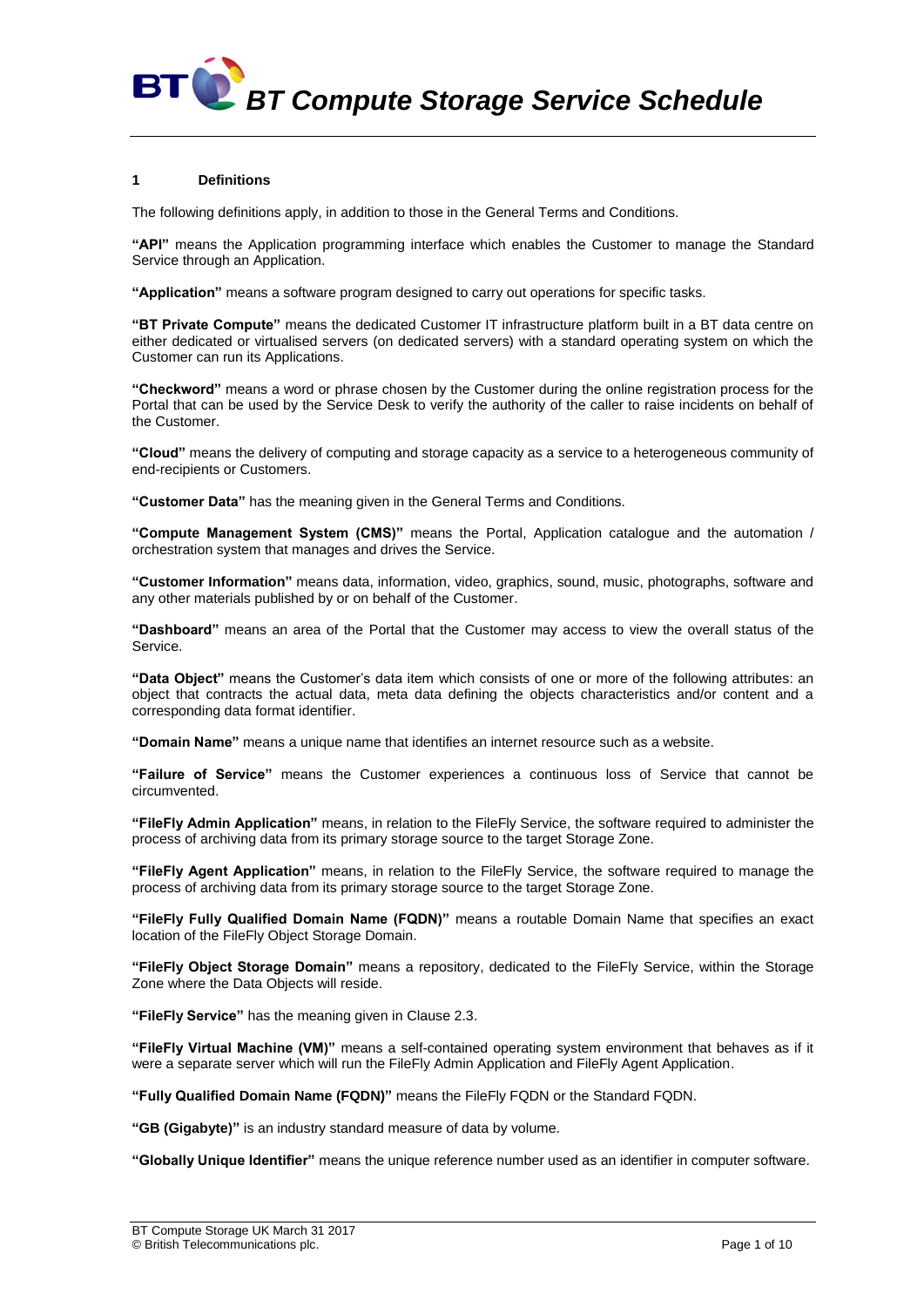

**"Incident"** means an incident which is not part of the standard operation of a Service and which causes, or may cause, an interruption to, or a reduction in the quality of that Service.

**"Incident Repair Service"** means the service set out in Clause [10.2](#page-4-0) of this Service Schedule.

**"IP"** means Internet protocol, a protocol that was designed to interconnect networks and is part of a suite of protocols known as TCP/IP, where "TCP" means transmission control protocol, a reliable connection-based protocol.

**"Metadata"** means data within a Data Object that describes the Data Object in terms of the design and specification of the data stored. It is used for the purpose of managing the data.

"**Month**" means a calendar month.

**"Object Storage**" means storage architecture that manages data as an object. An object includes the data, Metadata and Globally Unique Identifier.

**"Object Storage Domain"** means the Standard Object Storage Domain or the FileFly Object Storage Domain.

**"Online Order**" means a Customer request for the Service; the Online Order is only available online via the Portal, in accordance with the process outlined in Claus[e 3.1.](#page-2-0)

**"Planned Maintenance"** means any work that is planned in advance to be carried out by BT or on its behalf that causes the Service to be suspended.

**"Portal"** means an online system which allows a Customer to place and amend an Online Order and view the status of existing Online Orders.

**"Service"** means either the Standard Service or the FileFly Service, as selected on the Online Order.

**"Service Desk"** means the facility provided by BT to handle enquiries and administration for the Service.

"**Service Level**" means the level of service which is applicable to the Service, as set out in Clause 20 of this Service Schedule.

**"Service Operational Data"** means all Customer Data provided by the Customer to BT which is operationally required for BT in order to contact the Customer for the provision of the Services and/or Products such as email addresses, contact names, site addresses, telephone and fax numbers.

**"Standard Fully Qualified Domain Name (FQDN)"** means a routable Domain Name that specifies an exact location of the Standard Object Storage Domain.

**"Standard Object Storage Domain"** means a repository, dedicated to the Standard Service, within the Storage Zone where the Data Objects will reside.

**"Standard Service"** has the meaning given in Clause 2.2.

**"Storage Zone"** means the configuration of hardware and software to create a platform where the Customer's data is stored.

**"System Administrator"** means a person named by the Customer to be the Customer's point of contact with BT for matters relating to the management of the Service.

**"Token"** means an encrypted key used by Applications API to access Data Objects stored in the Object Storage.

**"Utility Rate Card"** means information available via the Portal that shows the Charges for the Service on an hourly basis.

**"User ID"** means the identification number provided to the Customer by BT for the purposes of security in the provision of the Service.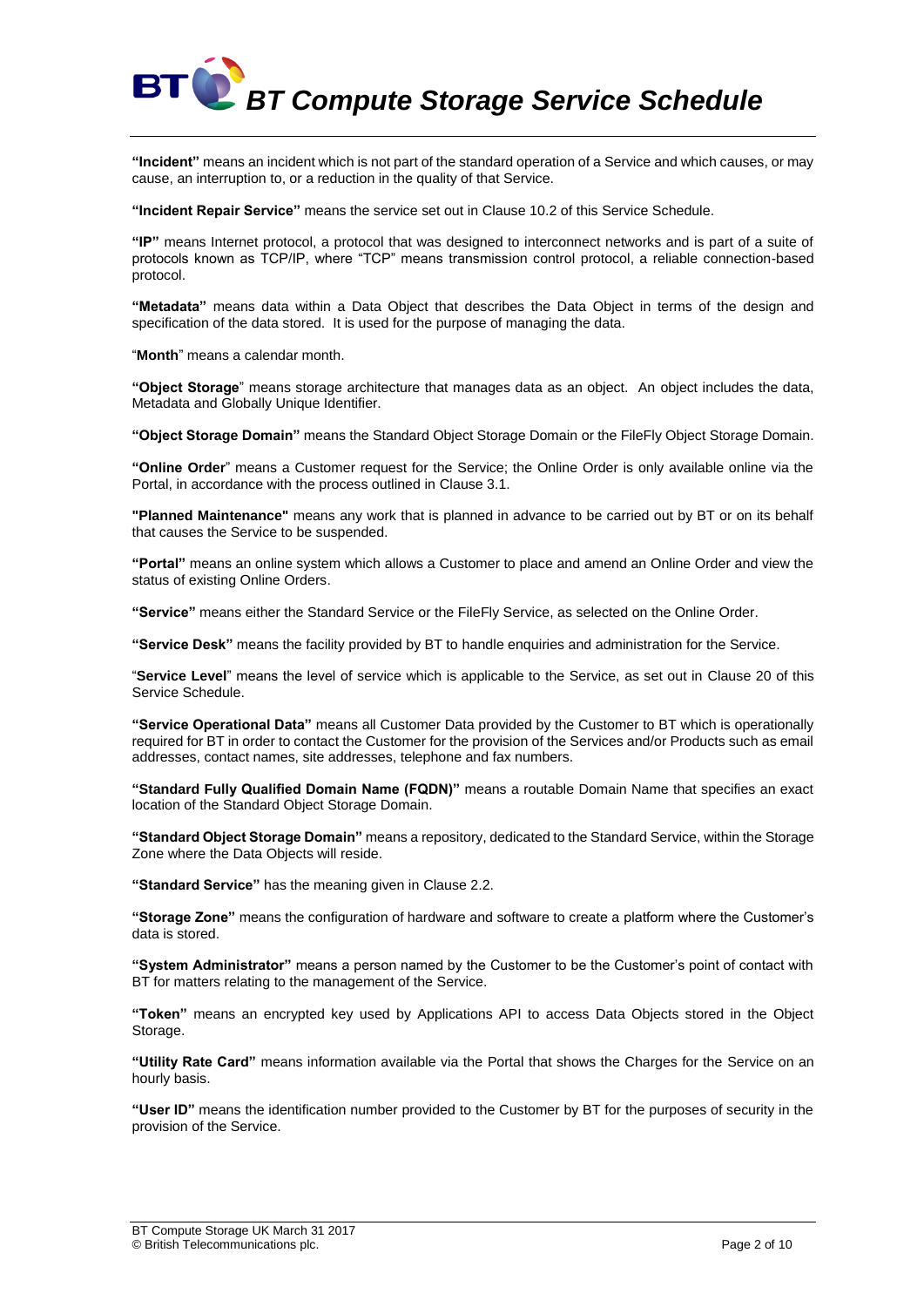

#### **2 Service Summary**

- 2.1 BT Compute Storage is a Cloud based service providing the Customer with a self-service capability to browse, select and store data.
- 2.2 If the Customer selects the Standard Service, BT will provide the Customer with virtual access to a BT data centre where the Customer may select a Standard Object Storage Domain ("Standard Service").
- 2.3 If the Customer selects the FileFly Service, BT will provide, in addition to the Standard Service:
- 2.3.1 a policy based automated archiving service which moves data from BT Private Compute primary storage to the Storage Zone;
- 2.3.2 a FileFly VM within your BT Private Compute service in which BT will build, monitor and manage the FileFly Admin Application and FileFly Agent Application; and
- 2.3.3 virtual access to a BT data centre where the Customer may select a FileFly Object Storage Domain, ("FileFly Service").

#### **3 Service Components**

The Service comprises access to a Portal, Storage Zone, Object Storage Domain and, provision of a FQDN and Tokens and, for the FileFly Service, the creation, monitoring and management of the FileFly Admin Application and the FileFly Agent Application within a FileFly VM in the Customers own BT Private Compute service.

#### <span id="page-2-0"></span>**3.1 Portal**

The Portal enables the Customer to select Object Storage Domains and the location of data centres for deployment of the Object Storage Domains.

## **3.2 Storage Zone**

- 3.2.2 The Storage Zone provides the physical infrastructure where BT will create an Object Storage Domain and the Customer will store their Data Objects.
- 3.2.3 The Storage Zone will automatically allocate and provision the Object Storage Domain to the Customer when ordered, depending on whether the Customer orders the Standard Service or the FileFly Service.
- 3.2.3 The Portal will indicate the Storage Zones available to the Customer. BT may make additional Storage Zone options available to the Customer from time to time.

#### **3.3 Object Storage Domain**

- 3.3.1 The Object Storage Domain is a Customer dedicated repository within the Storage Zone where the Data Objects reside.
- 3.3.2 The Customer will select the Object Storage Domain via the Portal.
- 3.3.3 Where the Customer selects the Standard Service, the Customer will access the Standard Object Storage Domain using the BT provided Standard FQDN and the Customer provided Application. The Customer will choose the Application it wishes to use to access the Standard Service. The choice of Application will be determined by how the Customer elects to use the Standard Object Storage Domain. The Standard Service does not include the provision of Applications to the Customer.
- 3.3.4 Where the Customer selects the FileFly Service, BT will create the FileFly Object Storage Domain. Upon delivery of the FileFly Object Storage Domain, BT will use the FileFly FQDN to configure the FileFly Admin Application and the FileFly Agent Application.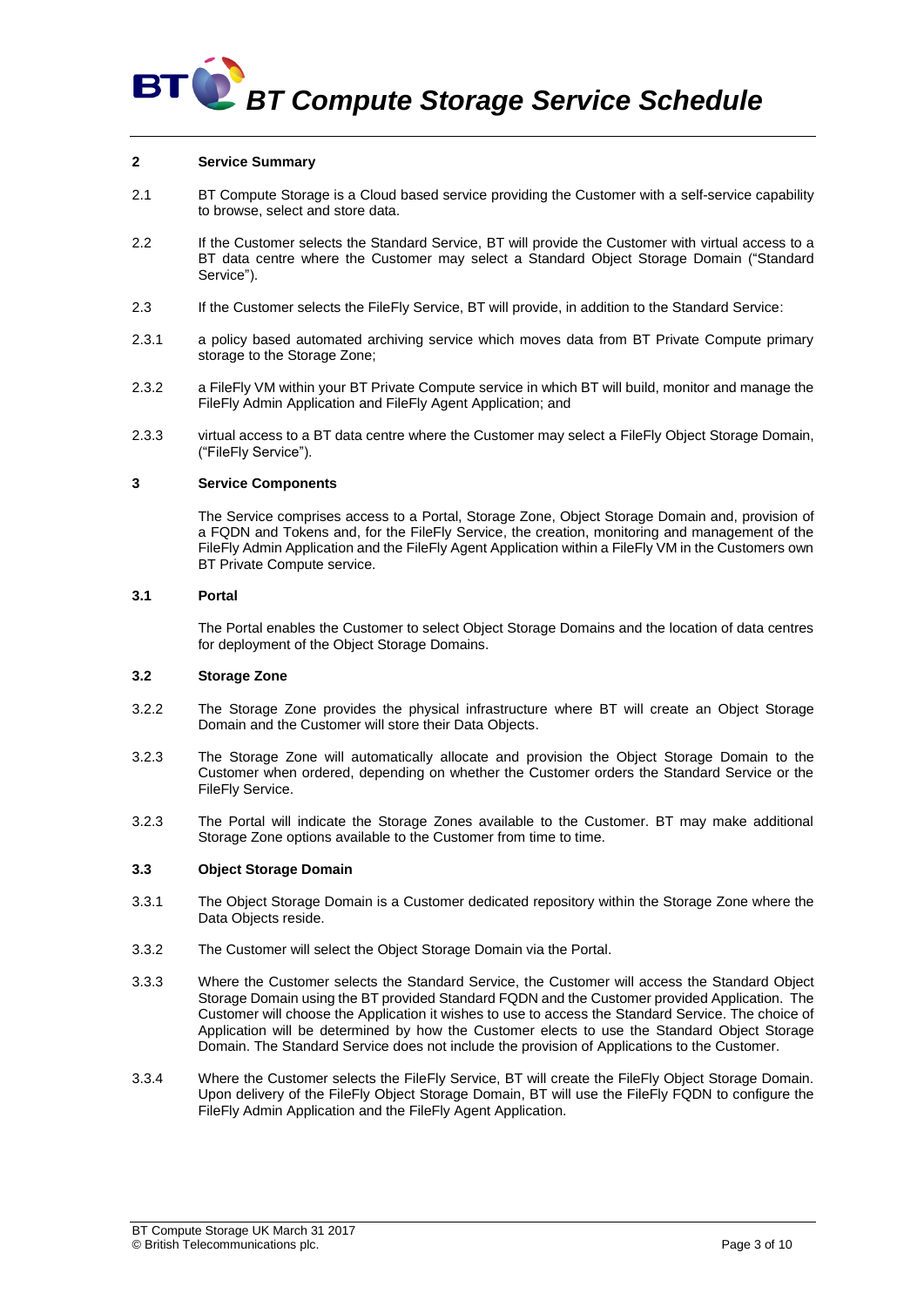

### **3.4 FQDNs and Tokens**

- 3.4.1 A FQDN provides access to an Object Storage Domain.
- 3.4.2 Where the Customer selects the Standard Service, upon delivery of the Object Storage Domain BT will provide the Customer with a Standard FQDN and Tokens for use in conjunction with their chosen Application. BT will provide the Customer with a Token in order to authenticate a Standard FQDN. The Customer must use the Tokens within a few hours of receipt. Failure to use the Tokens will result in them being disabled. If the Tokens are disabled the Customer will be required to regenerate them within three (3) hours of disablement via the Portal.
- 3.4.3 Where the Customer selects the FileFly Service, BT will create the FileFly FQDN to provide access for the FileFly Agent Application and FileFly Admin Application to the FileFly Object Storage Domain.

#### **3.5 FileFly VM**

BT will create a FileFly VM within the Customer's new or existing BT Private Compute and install the appropriate FileFly Admin Application and FileFly Agent Application.

#### **4 Internet**

- 4.1 The Customer will access the Object Storage Domain via the Internet. Such Internet connection is not part of this Service and is subject to separate conditions and Charges.
- 4.2 The Customer acknowledges that:
	- (a) the Internet is independent of the Service and BT has no responsibility for provision of the Internet; and
	- (b) use of the Internet is solely at the Customer's risk and subject to all applicable laws. BT has no responsibility for any information, software, services or other materials obtained, downloaded, shared and transmitted by the Customer using the Internet.

#### **5 Commencement and Term**

- 5.1 The Agreement is effective once the Customer submits an Online Order on the Portal.
- 5.2 The Service will commence on the Operational Service Date (OSD).

#### **6 Technical Requirements**

- 6.1 The Customer is required to have Internet access, all computer hardware, software and telecommunications equipment and services necessary to access and use the Service.
- 6.2 Where the Customer selects the FileFly Service, the Customer is also required to have a BT Private Compute service or have ordered a BT Private Compute service which is in the process of delivery.

#### **7 BT Service management Boundary (SMB)**

- 7.1 Where the Customer selects the Standard Service, BT's responsibility for the Standard Service under this Agreement is for the management of the Storage Zone, provision of the Standard Object Storage Domain, Standard FQDNs and Tokens. A suitable Application to access the Standard Object Store Domain is outside the SMB. BT will have no responsibility for the Service (including any responsibility to meet any Service Levels) outside the Service Management Boundary.
- 7.2 Where the Customer selects the FileFly Service, BT's responsibility for the FileFly Service under this Agreement is for the management of the Storage Zone, provision of the FileFly Object Storage Domain, FileFly FQDNs and Tokens, creation, monitoring and management of the FileFly VM and Applications. BT will have no responsibility for the FileFly Service (including any responsibility to meet any Service Levels) outside the Service Management Boundary.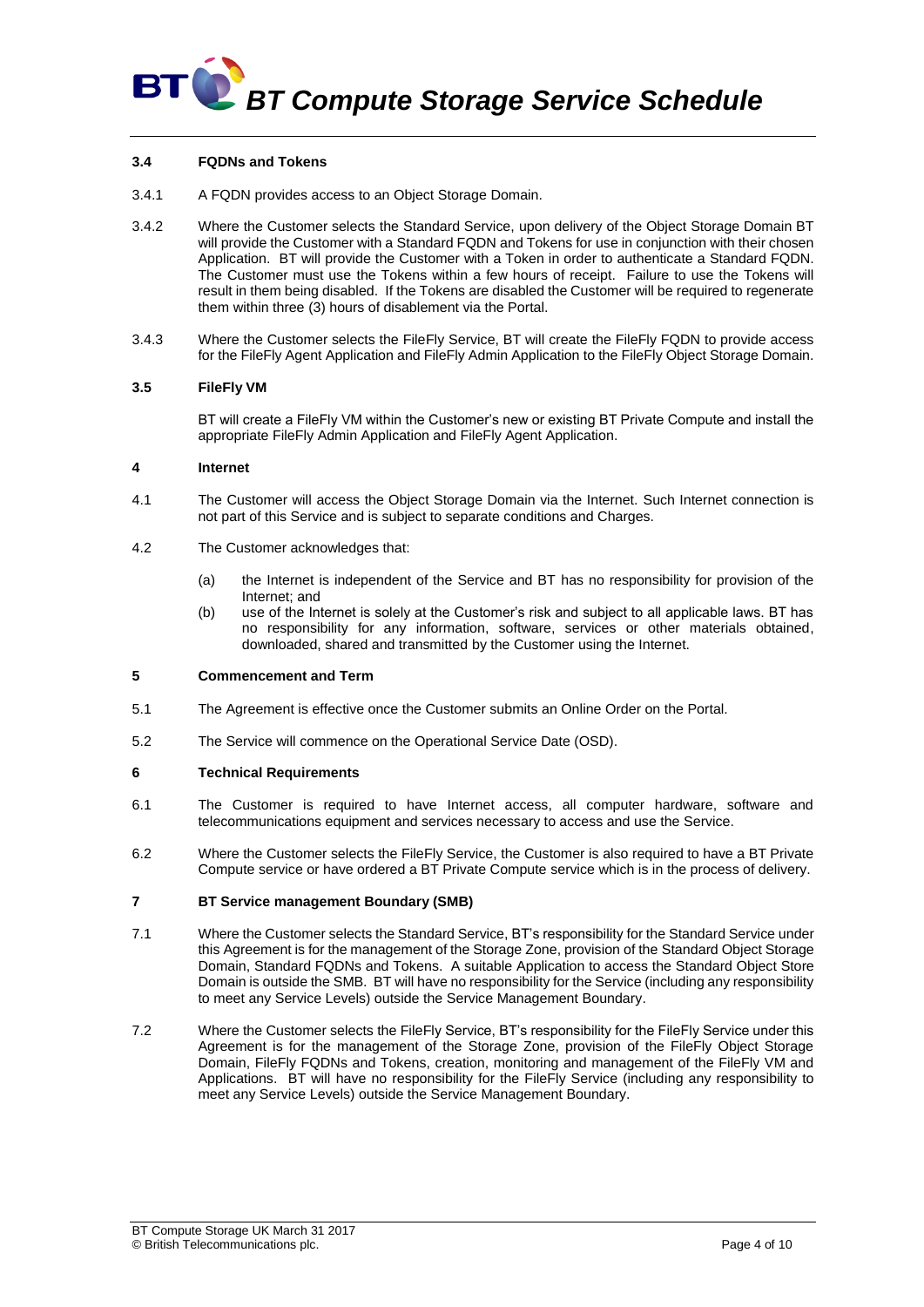## **BT BT Compute Storage Service Schedule**

#### **8 Ordering Process**

- 8.1 The Customer is responsible for opening an account with BT to gain access to the Portal to enable online ordering.
- 8.2 On receiving an Online Order from the Customer BT will:
	- (a) where the Customer selects the Standard Service, configure the Service as set out in the Online Order; and
	- (b) where the Customer selects the FileFly Service, agree with the Customer the archiving policies they require and configure the FileFly VM.
- 8.3 Once the Online Order is configured the OSD occurs and the Customer may start using the Service.

#### **9 In Life Management**

- 9.1 The Portal operates a Dashboard that allows the Customer to see how much storage is being consumed and the associated Charges.
- 9.2 For the Standard Service, the Customer is required to renew all Tokens within three (3) years of the OSD via the Portal.

#### **10 Service Management**

#### **10.1 Service Desk Support**

BT will provide a Service Desk operating twenty four (24) hours per day, seven (7) days per week, including national, public or bank holidays, which will receive and record Service Incident reports from the Customer.

#### <span id="page-4-0"></span>**10.2 Incident Repair Service**

- 10.2.1 If BT detects, or if the Customer reports an Incident BT will respond to the Incident without undue delay. BT will perform tests to determine the cause of the Incident, and will notify the System Administrator by telephone or e-mail.
- 10.2.2 The Service Desk will keep the Customer updated at regular intervals until the Incident is resolved.
- 10.2.3 BT will raise additional Charges for work performed and money spent to address incidents resulting from Service failures caused by the Customer on a time and material basis at the prevailing Charges.
- 10.2.4 If the Customer asks BT to perform any additional work this will be subject to prior written agreement between the Parties and additional Charges will apply.

#### **11 Planned Maintenance**

11.1 The Customer acknowledges and accepts that occasionally BT may have to carry out routine or emergency maintenance, updates and other procedures for reasons of health, safety, security or otherwise to protect the Service, and which may cause a disruption to the Service, ("Planned Maintenance"). BT will provide the Customer with as much prior notice as practicable with respect to Planned Maintenance.

#### **12 Service Updates**

BT may make updates to the Service from time to time provided that such updates do not materially decrease or impair performance of the Service.

## **13 Security**

13.1 The Customer is responsible for the security and proper use of all User IDs, Checkwords, passwords, FQDN and Tokens. BT reserves the right to suspend access to the Service at any time if BT has reason to believe that there is, or is likely to be, a breach of security or misuse of the Service. BT will notify the Customer as soon as possible after it has done so.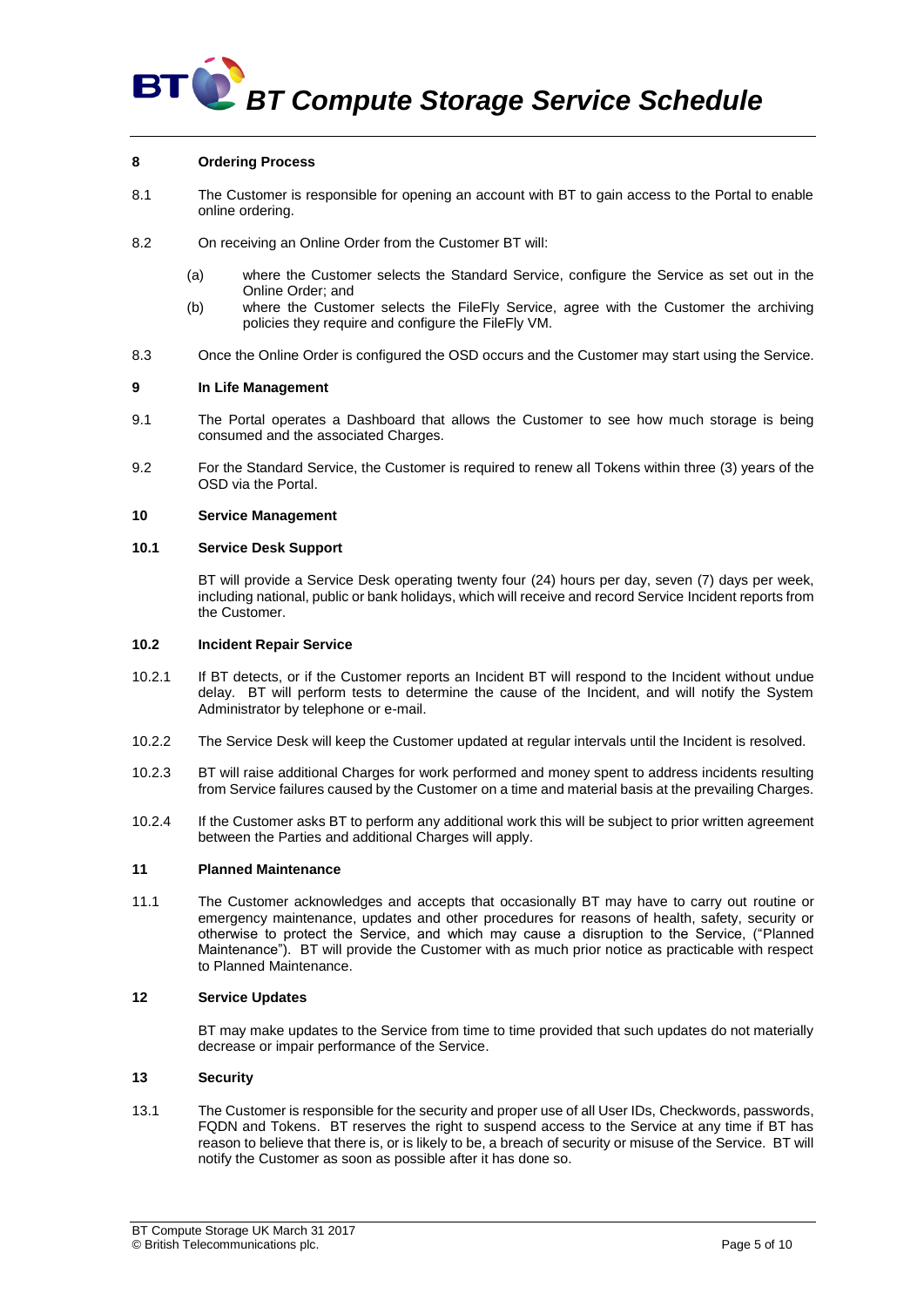# *BT Compute Storage Service Schedule* **BT**

- 13.2 The Customer must immediately inform BT if there is any reason to believe that a User ID, password, Token, or Checkword allocated by BT has, or is likely to, become known to someone not authorised to use it or is being, or is likely to be, used in an unauthorised way.
- 13.3 BT reserves the right to require the Customer to change any or all of the Checkwords or passwords associated with the Service and used by the Customer in connection with the Service.
- 13.4 The Service is delivered within a secure BT data centre with a security policy for the protection of Site, infrastructure and network. Although BT will use reasonable care and skill in carrying out its obligations under this Agreement in accordance with BT's security policy, it is not possible to guarantee that all instances of fraud, misuse, unwanted or unauthorised activity or access to the Customer's Information will be prevented or detected. Whenever BT becomes aware that security has been compromised, BT will take actions in order to limit any further occurrences of fraud, misuse, unwanted or unauthorised activity or access to the Customer's Information. Nevertheless. BT accepts no liability for any such incidents, or for any loss or damage suffered by the Customer. The Customer shall therefore take responsibility for the security of the Customer Information, Content and application of security policies designed to prevent unwanted or unauthorised activity or access to the Customer's Information.
- 13.5 The Customer is advised to obtain its own business continuity insurance.
- 13.6 The Service is delivered within a secure data centre with a security policy for the protection of the site, infrastructure and network. Although BT will use reasonable care and skill in carrying out its obligations under the Contract as set out in BT's security policies and the provisions of the Contract, it is not possible to guarantee that all instances of fraud, misuse, unwanted or unauthorised activity or access to Customer Information is prevented or detected. Whenever BT becomes aware that security has been compromised, BT will take actions in order to limit any further occurrences of fraud, misuse, unwanted or unauthorised activity or access to Customer Information. Nevertheless, BT accepts no liability for any such incidents, or for any loss or damage suffered by the Customer. The Customer will take responsibility for the security of Customer Information and application of security policies designed to prevent unwanted or unauthorised activity or access to Customer Information.

#### **14 BT's use of Service Operational and Customer Data**

- 14.1 In order for BT to provide and support the Service, BT may use Service Operational Data, (typically name, email address, telephone number and business and/or Site(s) address), of Users within the Customer's organisation or control in order to:
	- (a) process, track and fulfil Online Orders for the Service;
	- deliver and commission the Service.
	- (c) process, track and resolve Incidents with the Service,
	- (d) administer access to the online portals relating to the Service;
	- (e) compile, dispatch and manage the payment of invoices relating to the Service;
	- (f) manage the Agreement and resolve any disputes relating to it;
	- (g) respond to general queries relating to the Service;
	- (h) provide security and technical support.
- 14.2 BT may also send the Customer additional information concerning the Service, or related services. This information will typically be sent to the Customer Contact, involved in the procurement or management of the Service.
- 14.3 Any personal data that may be collected and processed by BT (including payment data) is subject to the data protection provisions set in the General Terms and Conditions and the BT Privacy Policy set out on [http://www.btplc.com/privacypolicy/privacypolicy.htm.](http://www.btplc.com/privacypolicy/privacypolicy.htm)
- 14.4 BT will have no access to the Customer Information stored by the Customer.
- 14.5 The location and access points of the Customer Information are defined by the Customer and as such the Customer needs to ensure compliance with relevant laws and regulations.
- <span id="page-5-0"></span>14.6 BT will not change the country where the Customer Information resides without providing notice to the Customer, unless required to do so in order to comply with applicable laws and regulations.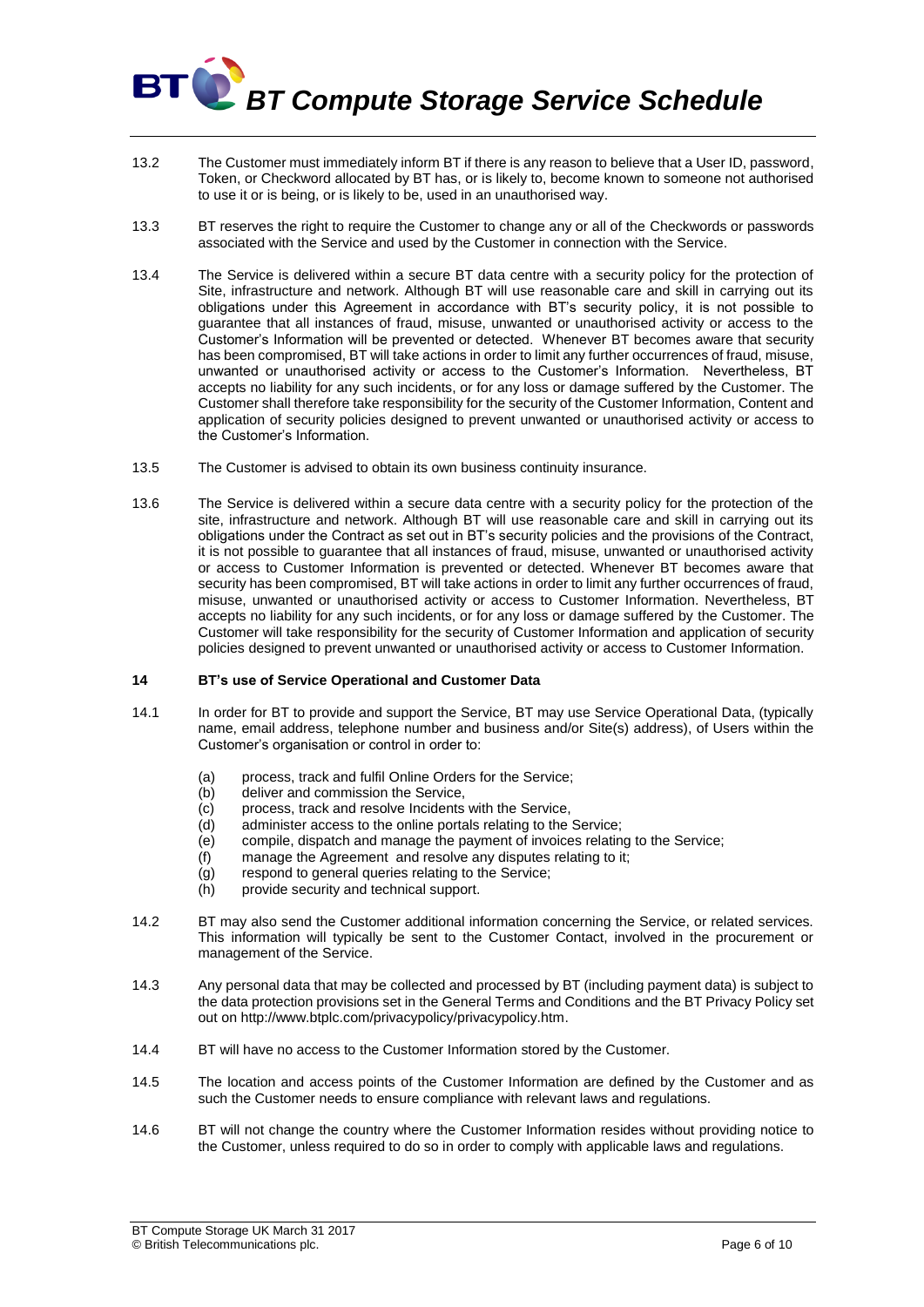

#### **15 The Customer's Responsibilities**

- 15.1 The Service is provided solely for the Customer's own use including use by Users and the Customer will not assign, resell, reproduce, copy, duplicate, transfer, lease, distribute, display, disclose, trade or otherwise commercially exploit the Service (or any part thereof) for any purpose, or otherwise make the Service available to any third party except Users.
- 15.2 The Customer is solely responsible for any obligation or liability arising out of transactions of any kind entered into between the Customer and any third party accessing or relying on the Service, Customer Information, or Third Party Information. BT will not be a party to, or in any way responsible for, any transaction between the Customer and any third party.
- 15.3 The Customer is responsible for the creation, design and maintenance of all Customer Information.
- 15.4 The Customer will ensure that the Customer Information and any Third Party Information does not include any information or material, which could be illegal or could lead to a legal dispute.
- 15.5 The Customer will comply with all obligations as notified by BT which are required under BT's security policy.
- 15.6 The Customer must comply with all relevant legislation, instructions, licences, guidelines issued by regulatory authorities, and any codes of practice which apply to the Customer, including those which relate to the Customer Information or Third Party Information.
- 15.7 The Customer irrevocably and unconditionally agrees to indemnify and keep indemnified and to hold BT, BT Group Companies and their officers, directors and employees harmless against claims, losses, damages, costs, expenses and liability arising from or in connection with:
	- (a) any Customer Information, Third Party Information or other Content or communication sent, provided or stored in connection with the Service;
	- (b) the installation, maintenance or use of any software or other material installed by or on behalf of the Customer;
	- (c) any injury to persons, or damage to the Site or the BT Equipment used for the provision of this Service or other equipment belonging to BT or a third party which is located on the Site, as a result of action taken on behalf of the Customer;
	- (d) any breach of confidence or infringement of intellectual property rights.
- 15.8 The Customer is responsible for ensuring that the System Administrator will report all service repair incidents using the reporting procedures notified to the Customer by BT, and will be available for all subsequent Incident management communications.

#### **16 BT's Acceptable Use Policy**

- 16.1 The Customer is solely responsible for all aspects of Customer Information which are not specifically set out in this Service Schedule as being BT's responsibility. The Customer acknowledges that it has read and agrees to be bound by and to ensure that any Users will comply with this BT Acceptable Use Policy ("AUP") and generally accepted Internet standards.
- 16.2 The Service must not be used:
	- (a) fraudulently or in connection with a criminal offence under the laws of any country where the Service is provided;
	- (b) to send, receive, upload, download, use or re-use any information or material which is offensive, abusive, indecent, defamatory, obscene or menacing, or in breach of confidence, copyright, privacy or any other rights;
	- (c) in contravention of any instructions that BT has given under the Agreement;
	- (d) to cause annoyance, inconvenience or needless anxiety;
	- (e) to send or provide or receive unsolicited advertising or promotional material;
- 16.3 The Customer must not use a Domain Name which infringes the rights of any person in a corresponding trade mark or name.
- 16.4 If the Customer or anyone else, (with or without the Customer's knowledge or approval) uses the Service in contravention of the AUP; or uses the Service in any way which, is, or is likely to be,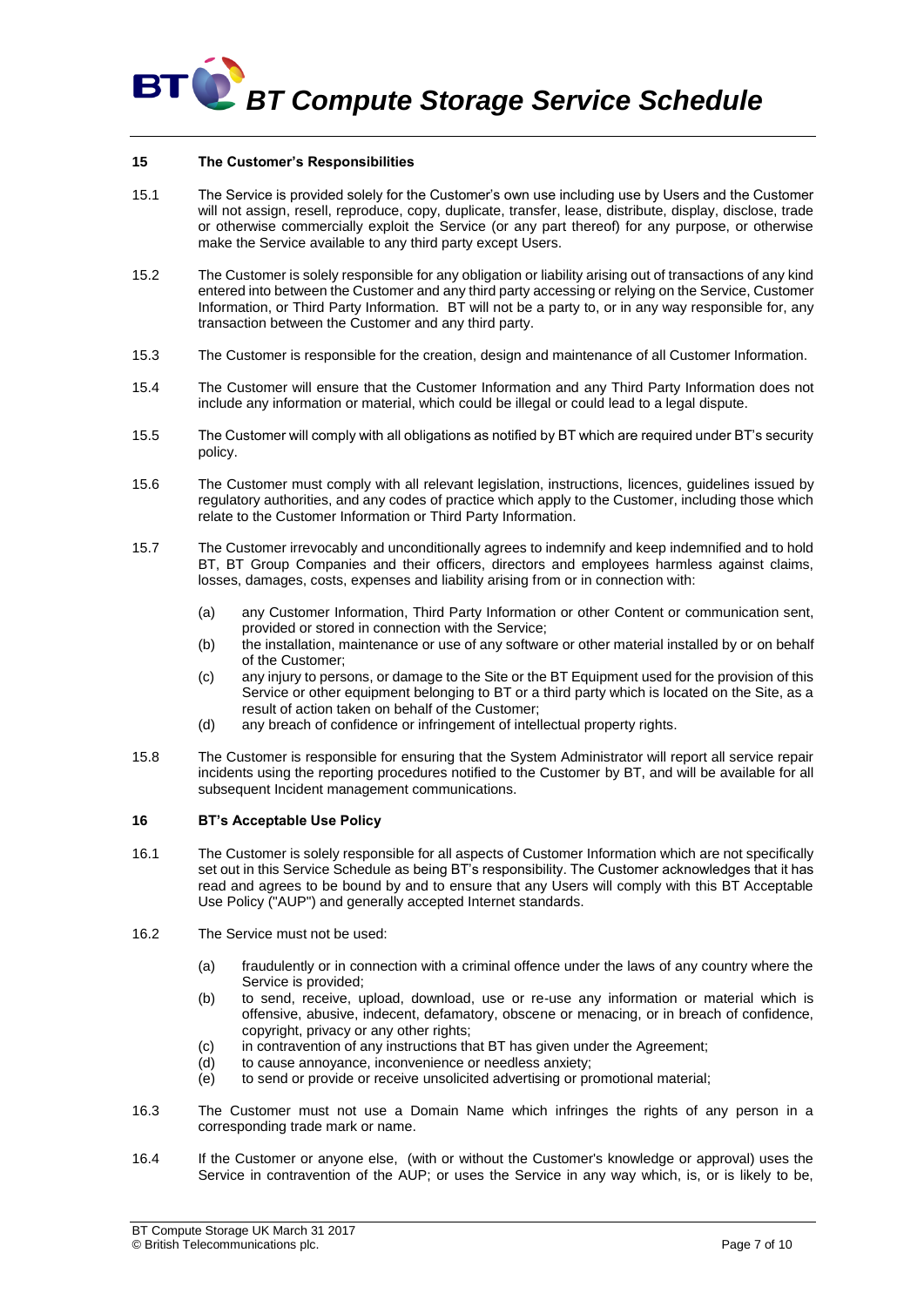

detrimental to the provision of the Service to the Customer or any other customer and fails to take corrective action within a reasonable period of receiving notice from BT, then BT can treat the contravention as a material breach and as such BT may either suspend the Service or terminate the Service pursuant to the General Terms and Conditions. If Service is suspended it will not be restored until the Customer provides an acceptable assurance that there will be no further contravention.

## **17 Charges and Invoicing**

- 17.1 Charges for the Service are set out in the Portal.
- 17.2 BT will invoice Charges on or after the dates set out below:
	- (a) One-off Charges on the OSD of the relevant Online Order;
	- (b) Usage or other recurring Charges on the OSD and thereafter monthly in arrears;
	- (c) For the FileFly Service, the FileFly management Charges monthly in arrears;
	- (d) For the FileFly Service, the FileFly VM Charges monthly in arrears.
- 17.3 Charges for the Service are calculated on a monthly basis against the prevailing Utility Rate Card on the Portal. Usage Charges will apply as shown on the Utility Rate Card on the Portal.
- 17.4 Data storage Charges are based upon per GB of storage used.
- 17.5 The uploading and retrieval of data from the Object Storage Domain incurs Charges based upon Internet bandwidth use. Charges for Internet bandwidth use are levied above an initial allowance of 1GB per Month. Charges are based upon per GB of Internet bandwidth use.
- 17.6 BT may invoice the Customer for Charges for investigating Customer reported Incidents where BT finds no Incident or that the Incident is outside the Service Management Boundary.
- 17.7 BT may at any time review the Charges for the Service and will provide the Customer with 30 days' prior written notice of any such change in Charges. If the Customer objects to the change in Charges it may exercise its termination rights under Clause 18 of this Service Schedule.
- 17.8 Notwithstanding any other provision in the Agreement, BT may delay or bring forward the sending of invoices to coincide with billing cycles from time to time. The Customer acknowledges that the first and last invoice in relation to a particular Service may include Charges due for more or less than one complete billing cycle according to when such Service is connected and/or terminated.

#### **18 Termination of Service**

The following Clause will replace and supersede Clause 12.1 of the General Terms and Conditions.

- 18.1 The Customer may terminate the Service via the Portal at any time, provided that the Customer agrees:
	- (a) to pay any outstanding Charges or interest properly due and payable up to the date of termination; and
	- (b) that there will be no refund of Charges which have been paid in advance.
- 18.2 BT may terminate this Agreement or the Service at any time by giving at least 90 days' notice to the Customer.

## **19 Suspension of Service**

- 19.1 BT may suspend Service(s) or terminate this Agreement immediately on notice to the Customer where the Customer is in material breach of this Agreement and if the breach is capable of remedy, fails to remedy the breach within a reasonable time of being requested by BT to do so.
- 19.2 The FileFly Service will be suspended where the Customer terminates their BT Private Compute service.
- 19.3 Where a Service is suspended because the Customer is in material breach of this Agreement, the Customer must pay the Charges for that Service until this Agreement is terminated.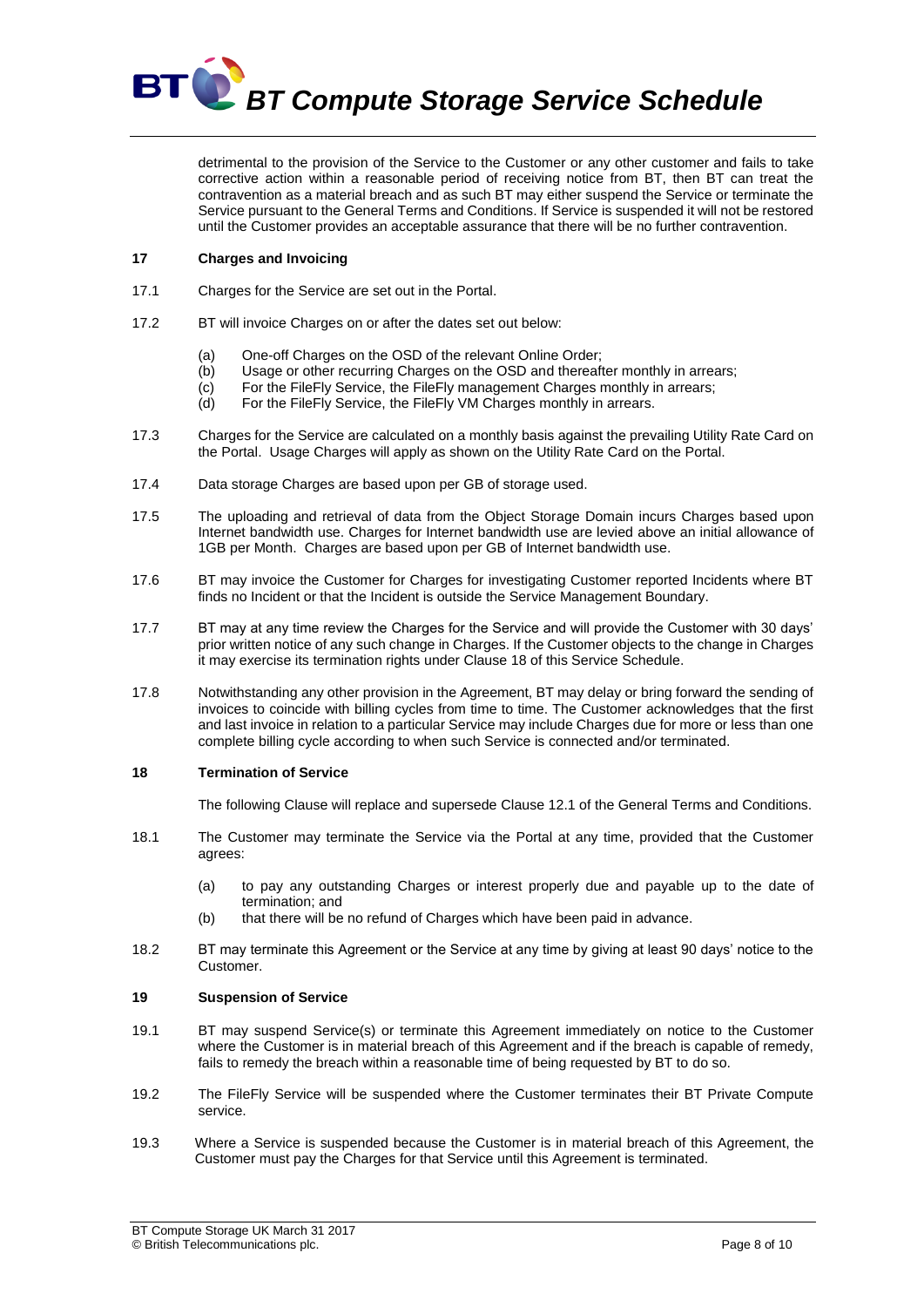

#### <span id="page-8-0"></span>**20 Service Levels**

- 20.1 BT aims to provide the Standard Service within an availability target of 99.95%. The availability target relates to the availability of the Standard Object Storage Domain including the infrastructure required to deliver it.
- 20.2 BT aims to provide the FileFly Service within an availability target of 99.95%. The availability target relates to the availability of the FileFly Object Storage Domain including the infrastructure required to deliver it and the FileFly VM.
- 20.3 If BT fails to meet the availability target of 99.95% then the Charges for the affected Service will be credited as follows:

| <b>Availability Target</b>                             | <b>Credit</b>       |       |
|--------------------------------------------------------|---------------------|-------|
| For every reported incident that BT is below<br>target | recurring<br>Charge | dav's |

- 20.4 The credit will be applied to the monthly Charge for the Service. The credit per reported instance that BT is below target will be capped at a maximum of 1 Month's Charges.
- 20.5 The Parties acknowledge that each Service Credit is a genuine pre-estimate of the loss likely to be suffered by the Customer and not a penalty.
- 20.6 Service Credits are the Customer's sole right and remedy if BT does not meet the Service Level. Any failure by BT to meet the Service Level specified in this Clause [20](#page-8-0) shall not be considered a material breach of the Agreement.
- 20.7 The Service Level is measured as the availability of the Object Storage Domain to the network interface, and for the FileFly Service, the availability of the FileFly VM.
- 20.8 Availability of the Service will be measured as a proportion of time in a Month starting from the first day of the relevant Month. Where a failure occurs at the end of a Month then it will be carried forward to the next Month.
- 20.9 The Customer will report any Incident to BT. The measurement of Service unavailability starts when BT acknowledges the Customer's Incident report. On confirmation of an Incident BT will start the Incident Repair Service. The period of unavailability will end when BT informs the Customer that the Service is available, unless the Customer advises BT that the Service remains unavailable.

#### **20.10 Claims**

- 20.10.1 The Customer must make claims in writing via their Service Desk before the end of the next calendar Month after the incident occurred.
- 20.10.2 BT will acknowledge the claim and send a response letter to the Customer. The Customer must notify BT in writing within one Month from the date of BT's response if there is a dispute or query relating to the claim.
- 20.10.3 BT will calculate a credit payment in accordance with the provisions of this Clause [20](#page-8-0) which will be paid on the Customers next applicable invoice. Such credit will be in full and final settlement of BT's liability for failure to meet the availability target.

#### **20.11 Exclusions**

- 20.11.1 The Service Level shown in this Clause [20](#page-8-0) will not apply in respect of all the following:
	- (a) Any Failure of Service due to matters beyond BT's reasonable control, or breach of contract in accordance with the General Terms and Conditions;
	- (b) Any Failure of Service directly or indirectly as a result of BT's suspension of Service under any provision of this Agreement or (in relation to the FileFly Service) BT Private Compute Agreement;